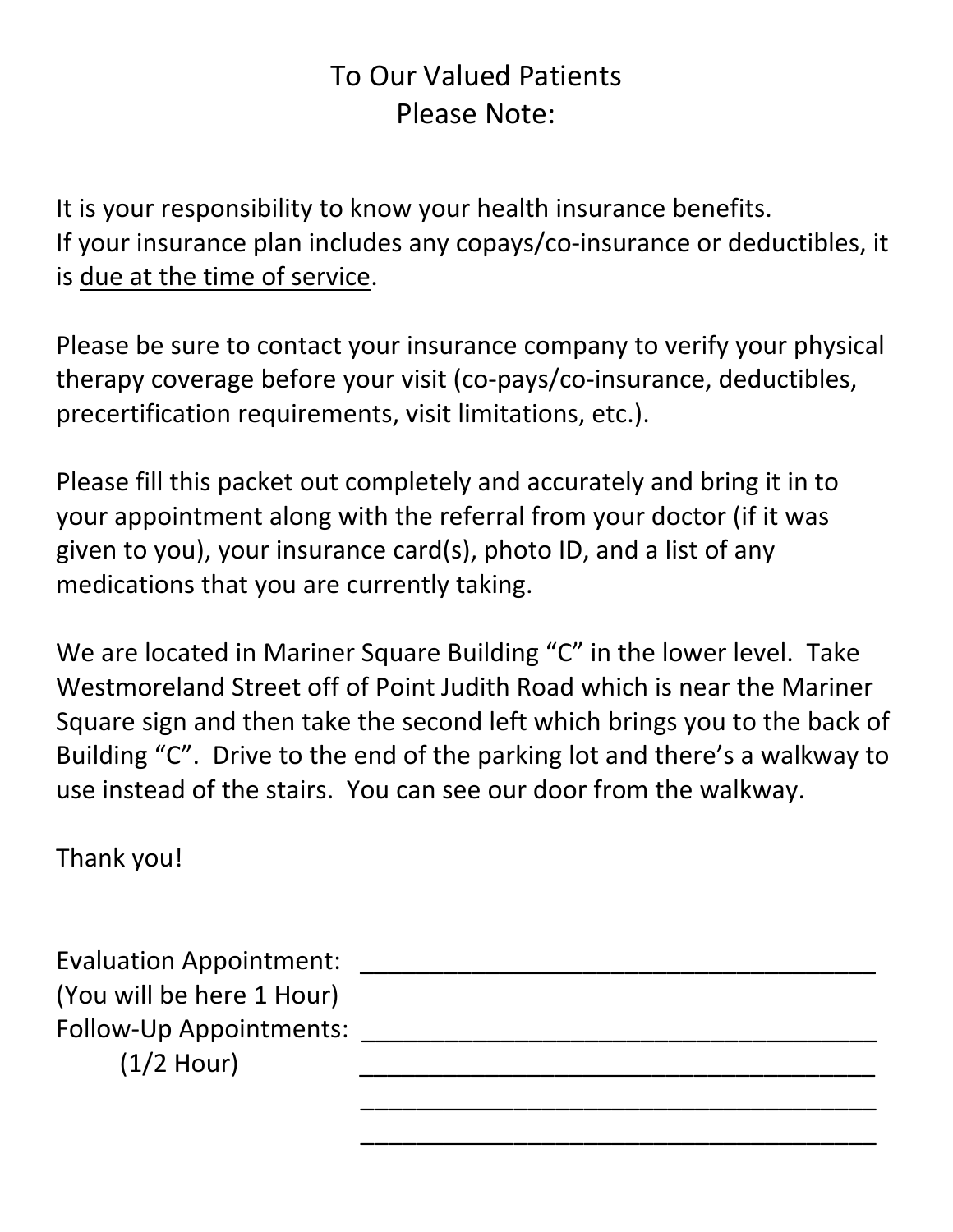

140 Point Judith Road #47 Narragansett, RI, 02882 Phone: 401-789-2077 Fax: 401-782-4762

# **PATIENT AUTHORIZATION**

- 1. I authorize use of this form on ALL of my insurance submissions.
- 2. I request that payment of authorized benefits be made on my behalf to ProActive Physical Therapy Inc. for any services to me by that office.
- 3. I understand that my signature authorized that payment be made and that my medical information be released in order to pay my medical claim(s).
- 4. I understand that I am responsible for ANY DEDUCTIBLE, CO-PAYMENTS, and NON-COVERED SERVICES.
- 5. I understand that I am responsible for any UNPAID BALANCE ON MY ACCOUNT.
- 6. I permit a copy of this authorization to be used in place of the original.
- 7. I UNDERSTAND THAT I WILL BE CHARGED \$50.00 FOR ANY CANCELLED APPOINTMENTS WITHOUT 24 HOUR NOTIFICATION OR MISSED APPOINTMENTS.

**\_\_\_\_\_\_\_\_\_\_\_\_\_\_\_\_\_\_\_\_\_\_\_\_\_\_\_\_\_\_\_\_\_\_\_\_\_\_\_\_\_\_\_\_** Printed Name of Patient of Personal Representative

\_\_\_\_\_\_\_\_\_\_\_\_\_\_\_\_\_\_\_\_\_\_\_\_\_\_\_\_\_\_\_\_\_\_\_\_\_\_\_\_\_\_\_\_

\_\_\_\_\_\_\_\_\_\_\_\_\_\_\_\_\_\_\_\_\_\_\_\_\_\_\_\_\_\_\_\_\_\_\_\_\_\_\_\_\_\_\_\_

Signature of Patient or Personal Representative

Date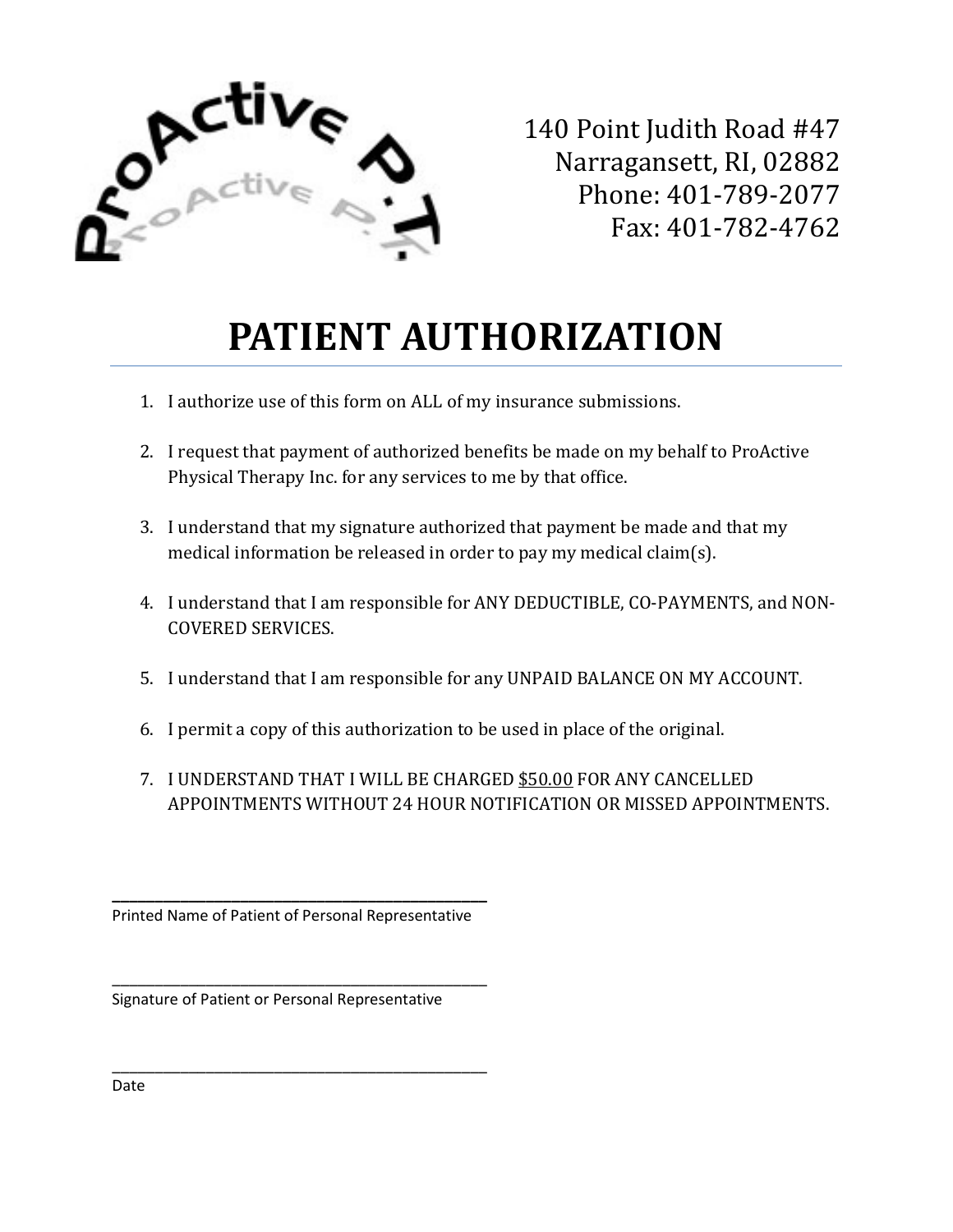| $e^{\rho c t i \omega}$                                                |                             | 140 Point Judith Road #47<br>Narragansett, RI, 02882<br>Phone: 401-789-2077<br>Fax: 401-782-4762 |  |           |
|------------------------------------------------------------------------|-----------------------------|--------------------------------------------------------------------------------------------------|--|-----------|
|                                                                        |                             |                                                                                                  |  |           |
|                                                                        |                             |                                                                                                  |  |           |
|                                                                        |                             |                                                                                                  |  |           |
|                                                                        |                             |                                                                                                  |  |           |
|                                                                        |                             |                                                                                                  |  |           |
|                                                                        |                             |                                                                                                  |  |           |
|                                                                        | May we leave a message? YES |                                                                                                  |  | <b>NO</b> |
|                                                                        | May we leave a message? YES |                                                                                                  |  | <b>NO</b> |
|                                                                        | May we leave a message? YES |                                                                                                  |  | <b>NO</b> |
|                                                                        |                             |                                                                                                  |  |           |
|                                                                        |                             |                                                                                                  |  |           |
|                                                                        |                             |                                                                                                  |  |           |
|                                                                        |                             |                                                                                                  |  |           |
| In case of an emergency- who should we contact?                        |                             |                                                                                                  |  |           |
|                                                                        |                             |                                                                                                  |  |           |
|                                                                        |                             |                                                                                                  |  |           |
|                                                                        |                             |                                                                                                  |  |           |
| Chief Complaint or Problem bringing you to ProActive Physical Therapy: |                             |                                                                                                  |  |           |

**How long has this been a problem for you? \_\_\_\_\_\_\_\_\_\_\_\_\_\_\_\_\_\_\_\_\_\_\_\_\_\_\_\_\_\_\_\_\_\_\_\_\_\_\_\_\_\_**

**Is this injury the result of a motor vehicle accident?** If yes, please provide the accident date, the state where the accident took place, and your claim information (Insurance Company, claim number, adjuster contact information).

**\_\_\_\_\_\_\_\_\_\_\_\_\_\_\_\_\_\_\_\_\_\_\_\_\_\_\_\_\_\_\_\_\_\_\_\_\_\_\_\_\_\_\_\_\_\_\_\_\_\_\_\_\_\_\_\_\_\_\_\_\_\_\_\_\_\_\_\_\_\_\_\_\_\_\_\_\_\_** 

**Is this a Workers Compensation injury?** If yes, please provide the date of the injury, and your claim information (Insurance Company, claim number, adjuster contact information).

**\_\_\_\_\_\_\_\_\_\_\_\_\_\_\_\_\_\_\_\_\_\_\_\_\_\_\_\_\_\_\_\_\_\_\_\_\_\_\_\_\_\_\_\_\_\_\_\_\_\_\_\_\_\_\_\_\_\_\_\_\_\_\_\_\_\_\_\_\_\_\_\_\_\_\_\_\_\_**

**\_\_\_\_\_\_\_\_\_\_\_\_\_\_\_\_\_\_\_\_\_\_\_\_\_\_\_\_\_\_\_\_\_\_\_\_\_\_\_\_\_\_\_\_\_\_\_\_\_\_\_\_\_\_\_\_\_\_\_\_\_\_\_\_\_\_\_\_\_\_\_\_\_\_\_\_\_\_**

**\_\_\_\_\_\_\_\_\_\_\_\_\_\_\_\_\_\_\_\_\_\_\_\_\_\_\_\_\_\_\_\_\_\_\_\_\_\_\_\_\_\_\_\_\_\_\_\_\_\_\_\_\_\_\_\_\_\_\_\_\_\_\_\_\_\_\_\_\_\_\_\_\_\_\_\_\_\_**

**Please list any other doctors and/or specialists that you have seen for this problem:** (Please include the date of your last appointment with them).

**Have you had and diagnostic testing done for this problem? (X-Ray, MRI, CT-Scan, etc.)** (If yes, please list which test, when, and where you went for the testing).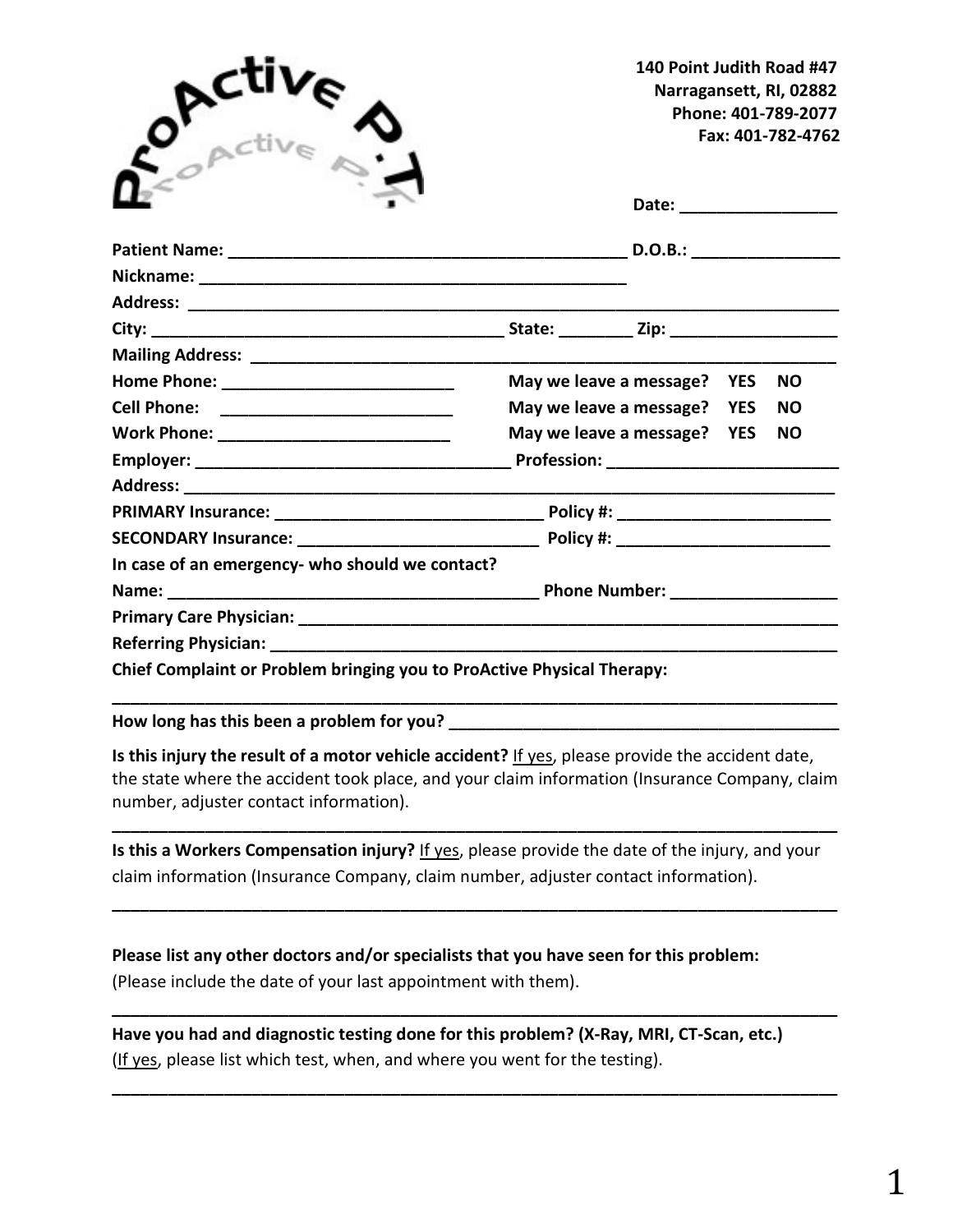### **Medical History: Circle Yes/No – If yes, please explain.**

| <b>Yes</b> | Νo        | Do you have high blood pressure?                       |
|------------|-----------|--------------------------------------------------------|
| <b>Yes</b> | Nο        | Do you have any heart problems?                        |
| <b>Yes</b> | Nο        | Do you have angina (chest pain)?                       |
| <b>Yes</b> | <b>No</b> | Do you experience chest pain with exertion?            |
| <b>Yes</b> | <b>No</b> | Do you have a problem with shortness of breath?        |
| <b>Yes</b> | <b>No</b> | Do you have a pacemaker?                               |
| <b>Yes</b> | <b>No</b> | Have you ever had a stroke? If so, when?               |
| <b>Yes</b> | <b>No</b> | Do you have asthma or allergies?                       |
| Yes        | <b>No</b> | Do you have lung problems?                             |
| <b>Yes</b> | <b>No</b> | Do you have a history of depression?                   |
| <b>Yes</b> | <b>No</b> | Have you experienced recent weight loss or gain?       |
| <b>Yes</b> | <b>No</b> | Have you experienced night sweats or fever?            |
| Yes        | <b>No</b> | Do you have any bowel and/or bladder issues?           |
| <b>Yes</b> | <b>No</b> | Do you have thyroid problems?                          |
| <b>Yes</b> | <b>No</b> | Do you have diabetes?                                  |
| <b>Yes</b> | <b>No</b> | Do you have low blood sugar?                           |
| Yes        | <b>No</b> | Do you have or have you had any cancer?                |
| <b>Yes</b> | <b>No</b> | Do you have osteoporosis?                              |
| Yes        | <b>No</b> | Do you have headaches?                                 |
| <b>Yes</b> | <b>No</b> | Do you have frequent joint sprains/muscle strains?     |
| Yes        | <b>No</b> | Do you have a history of fractures?                    |
| <b>Yes</b> | <b>No</b> | Do you have metal implants?                            |
| <b>Yes</b> | <b>No</b> | Do you have a history of trauma?                       |
| Yes        | <b>No</b> | Have you ever had a head injury?                       |
| <b>Yes</b> | <b>No</b> | Do you have a history of neck/back pain?               |
| <b>Yes</b> | <b>No</b> | Do your arms, hands, legs, or feet swell?              |
| Yes        | <b>No</b> | Do you have any numbness or tingling sensations?       |
| <b>Yes</b> | <b>No</b> | Do you have difficulty walking?                        |
| <b>Yes</b> | <b>No</b> | Do you experience dizziness with a change in position? |
| <b>Yes</b> | <b>No</b> | Do you experience vertigo (feeling of spinning)?       |
| <b>Yes</b> | <b>No</b> | Do you frequently lose your balance?                   |
| <b>Yes</b> | <b>No</b> | Do you have impaired hearing?                          |
| <b>Yes</b> | <b>No</b> | Do you have pain at night?                             |

### **OB GYN (If Applicable)**

| Yes | Nο | Are you pregnant or suspect pregnancy?                |
|-----|----|-------------------------------------------------------|
| Yes | Nο | Do you have dysmenorrhea (abnormal menstrual cycles)? |

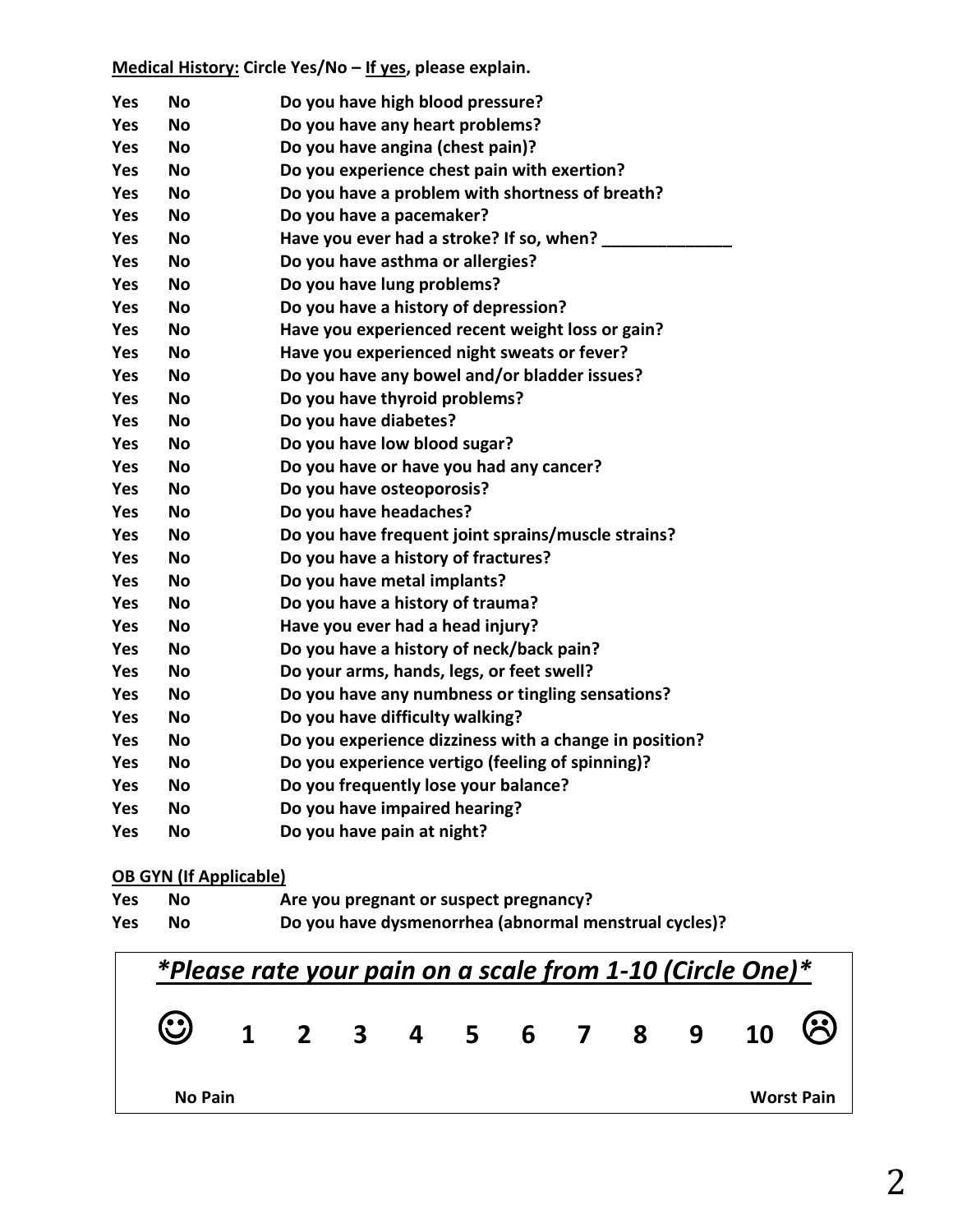### **Medications: (Please include dosage and purpose)**

(NOTE: If you have a list of medications, please write "See attached" and bring the list with you to your appointment.)

**\_\_\_\_\_\_\_\_\_\_\_\_\_\_\_\_\_\_\_\_\_\_\_\_\_\_\_\_\_\_\_\_\_\_\_\_\_\_\_\_\_\_\_\_\_\_\_\_\_\_\_\_\_\_\_\_\_\_\_\_\_\_\_\_\_\_\_\_\_\_\_\_\_\_\_\_\_\_**

**\_\_\_\_\_\_\_\_\_\_\_\_\_\_\_\_\_\_\_\_\_\_\_\_\_\_\_\_\_\_\_\_\_\_\_\_\_\_\_\_\_\_\_\_\_\_\_\_\_\_\_\_\_\_\_\_\_\_\_\_\_\_\_\_\_\_\_\_\_\_\_\_\_\_\_\_\_\_**

**\_\_\_\_\_\_\_\_\_\_\_\_\_\_\_\_\_\_\_\_\_\_\_\_\_\_\_\_\_\_\_\_\_\_\_\_\_\_\_\_\_\_\_\_\_\_\_\_\_\_\_\_\_\_\_\_\_\_\_\_\_\_\_\_\_\_\_\_\_\_\_\_\_\_\_\_\_\_**

**\_\_\_\_\_\_\_\_\_\_\_\_\_\_\_\_\_\_\_\_\_\_\_\_\_\_\_\_\_\_\_\_\_\_\_\_\_\_\_\_\_\_\_\_\_\_\_\_\_\_\_\_\_\_\_\_\_\_\_\_\_\_\_\_\_\_\_\_\_\_\_\_\_\_\_\_\_\_**

**\_\_\_\_\_\_\_\_\_\_\_\_\_\_\_\_\_\_\_\_\_\_\_\_\_\_\_\_\_\_\_\_\_\_\_\_\_\_\_\_\_\_\_\_\_\_\_\_\_\_\_\_\_\_\_\_\_\_\_\_\_\_\_\_\_\_\_\_\_\_\_\_\_\_\_\_\_ \_\_\_\_\_\_\_\_\_\_\_\_\_\_\_\_\_\_\_\_\_\_\_\_\_\_\_\_\_\_\_\_\_\_\_\_\_\_\_\_\_\_\_\_\_\_\_\_\_\_\_\_\_\_\_\_\_\_\_\_\_\_\_\_\_\_\_\_\_\_\_\_\_\_\_\_\_**

### **Surgeries/Dates:**

(Note: If you have a list of surgery dates/medical issues, please write "See attached" and bring the list with you to your appointment)

**\_\_\_\_\_\_\_\_\_\_\_\_\_\_\_\_\_\_\_\_\_\_\_\_\_\_\_\_\_\_\_\_\_\_\_\_\_\_\_\_\_\_\_\_\_\_\_\_\_\_\_\_\_\_\_\_\_\_\_\_\_\_\_\_\_\_\_\_\_\_\_\_\_\_\_\_\_\_**



**Please shade the symptomatic area**

**Patient Signature: \_\_\_\_\_\_\_\_\_\_\_\_\_\_\_\_\_\_\_\_\_\_\_\_\_\_\_\_\_\_\_\_\_\_\_\_\_\_\_\_\_\_\_\_Date\_\_\_\_\_\_\_\_\_\_\_\_\_\_**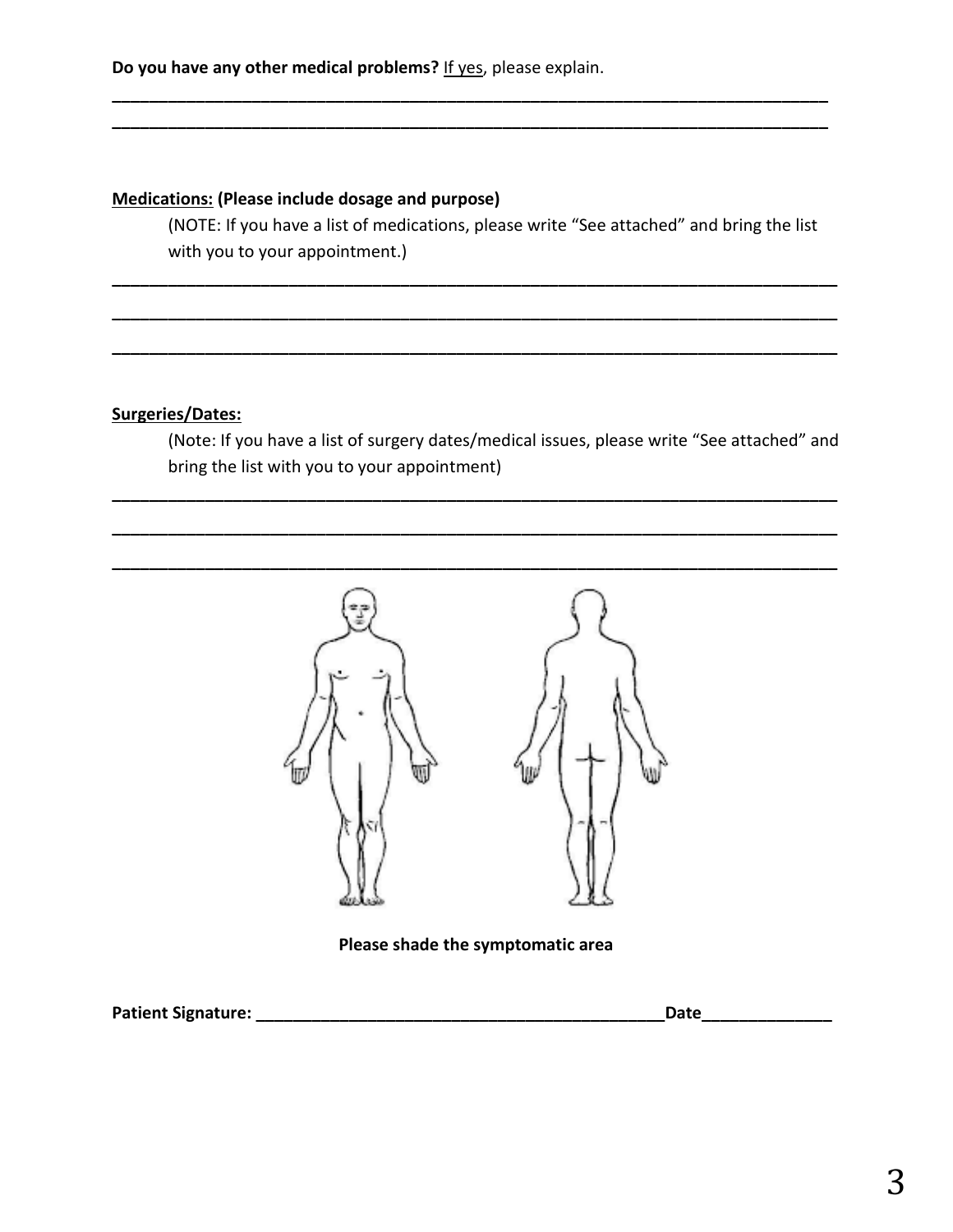

140 Point Judith Road #47 Narragansett, RI, 02882 Phone: 401-789-2077 Fax: 401-782-4762

## **ACKNOWLEDGEMENT OF RECEIPT OF OUR NOTICE OF PRIVACY PRACTICES**

By signing below, I acknowledge that I have been informed of and given the right to review and secure a copy of the ProActive Physical Therapy Inc. Notice of Privacy Practices and have therefore been advised of how health information about me may be used and disclosed by ProActive Physical Therapy, Inc. and how I may obtain access to and control this information.

**\_\_\_\_\_\_\_\_\_\_\_\_\_\_\_\_\_\_\_\_\_\_\_\_\_\_\_\_\_\_\_\_\_\_\_\_\_\_\_\_\_\_\_\_** Printed Name of Patient of Personal Representative

\_\_\_\_\_\_\_\_\_\_\_\_\_\_\_\_\_\_\_\_\_\_\_\_\_\_\_\_\_\_\_\_\_\_\_\_\_\_\_\_\_\_\_\_

\_\_\_\_\_\_\_\_\_\_\_\_\_\_\_\_\_\_\_\_\_\_\_\_\_\_\_\_\_\_\_\_\_\_\_\_\_\_\_\_\_\_\_\_

Signature of Patient or Personal Representative

Date

### *(THIS SECTION MUST BE COMPLETED IF THE PATIENT REFUSES TO SIGN ABOVE)*

\_\_\_\_\_\_\_\_\_\_\_\_\_\_\_\_\_\_\_\_\_\_\_\_\_\_\_\_\_\_\_\_\_\_\_\_\_\_\_\_\_\_\_\_\_\_\_\_\_\_\_\_\_\_\_\_\_\_\_\_\_\_\_\_\_\_\_\_\_\_\_\_\_\_\_\_\_\_\_\_\_\_\_\_\_

\_\_\_\_\_\_\_\_\_\_\_\_\_\_\_\_\_\_\_\_\_\_\_\_\_\_\_\_\_\_\_\_\_\_\_\_\_\_\_\_\_\_\_\_\_\_\_\_\_\_\_\_\_\_\_\_\_\_\_\_\_\_\_\_\_\_\_\_\_\_\_\_\_\_\_\_\_\_\_\_\_\_\_\_\_

\_\_\_\_\_\_\_\_\_\_\_\_\_\_\_\_\_\_\_\_\_\_\_\_\_\_\_\_\_\_\_\_\_\_\_\_\_\_\_\_\_\_\_\_\_\_\_\_\_\_\_\_\_\_\_\_\_\_\_\_\_\_\_\_\_\_\_\_\_\_\_\_\_\_\_\_\_\_\_\_\_\_\_\_\_

We have made a good faith effort to obtain the above individual's acknowledgment, but the acknowledgement was not obtained for the following reason(s):

Completed by (Printed Name) \_\_\_\_\_\_\_\_\_\_\_\_\_\_\_\_\_\_\_\_\_\_\_\_\_\_\_\_\_\_\_\_\_\_\_\_\_\_\_\_\_\_\_\_\_\_\_\_\_\_\_\_\_\_\_\_\_\_\_\_

Signature \_\_\_\_\_\_\_\_\_\_\_\_\_\_\_\_\_\_\_\_\_\_\_\_\_\_\_\_\_\_\_\_\_\_\_\_ Date \_\_\_\_\_\_\_\_\_\_\_\_\_\_\_\_\_\_\_\_\_\_\_\_\_\_\_\_\_\_\_\_\_\_\_\_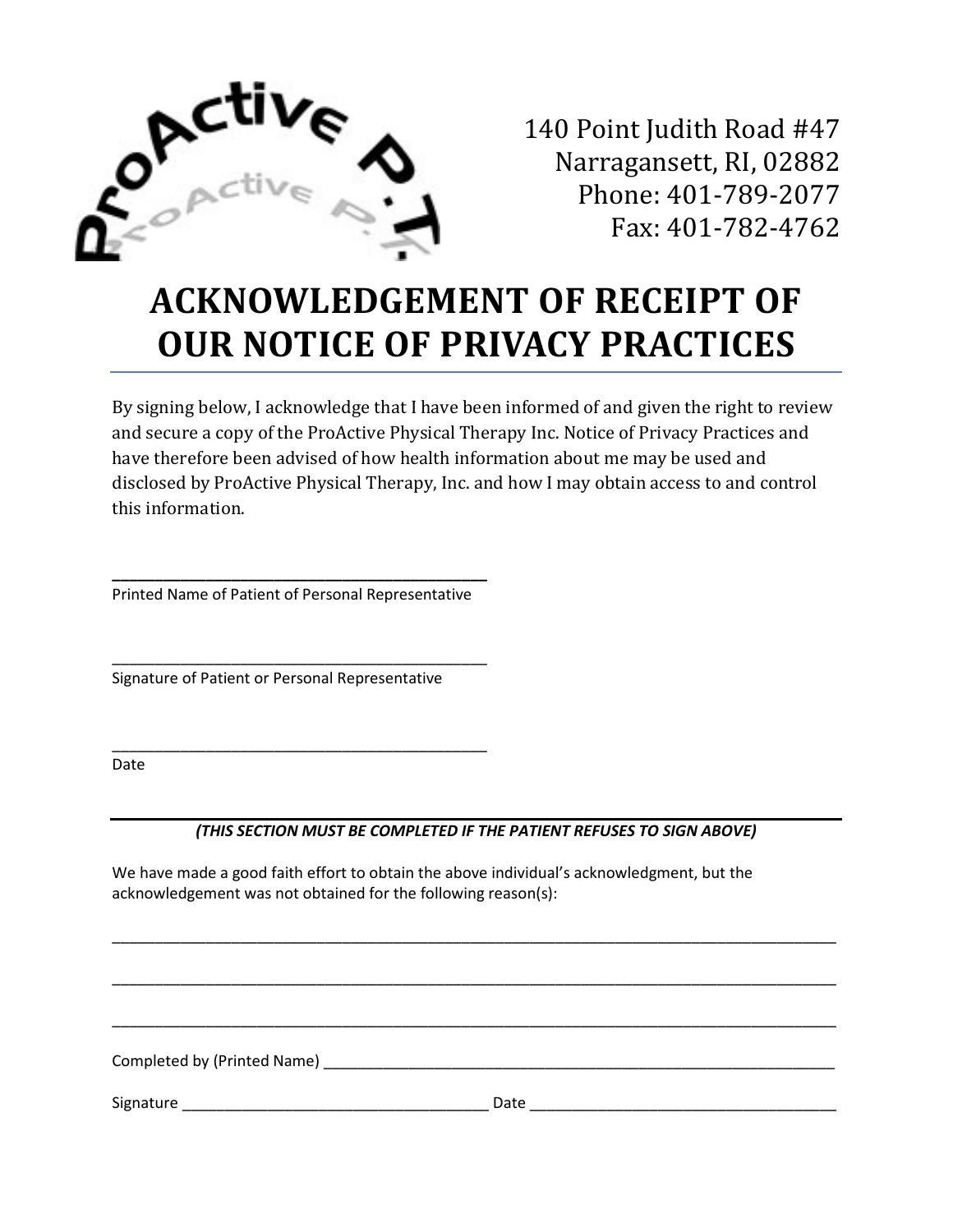### **PROACTIVE PHYSICAL THERAPY'S NOTICE OF PRIVACY PRACTICES**

This notice describes how health information about you may be used and disclosed and how you can get access to that information. Please review it carefully.

The privacy of your health information is important to us.

### **Our Legal Duty**

We are required by applicable federal and state law to maintain the privacy of your health information. "Protected Health Information" is information about you, including demographic information that may identify you and that relates to your past, present, or future physical or mental health and related health care services. We are also required to share with you this notice about our privacy practices, our legal duties, and your rights concerning your health information. We must follow the privacy practices that are described in this notice while it is in effect. This notice takes effect 4/14/03, and will remain in effect until we replace it.

As permitted by applicable law, we reserve the right to amend or modify our privacy policies and practices. These changes in our policies and practices may be required by changes in federal and state laws and regulations. Whatever the reason for the revisions, we will provide you with a revised notice on your next office visit. The revised policies and practices will be applied to all protected health information that we maintain.

### **Uses and Disclosures of Health Information**

We use and disclose health information about you for treatment, payment, and healthcare operations. For example:

Treatment: We may use and disclose your health information to a physician or other healthcare provider for the purpose of evaluating your health, diagnosing medical conditions, and providing treatment.

Payment: We may use or disclose your health information to obtain payment for services from your insurance company or from you. This may include certain activities that your health insurance plan may undertake before it approves or pays for the health care services we recommend for you such as making a determination of eligibility or coverage for insurance benefits, reviewing services provided to you for medical necessity, and undertaking utilization review activities.

Healthcare Operations: We may use and disclose your health information in connection with our healthcare operations. Healthcare operations include quality assessment and improvement activities, reviewing the competence or qualifications of healthcare professionals, evaluating practitioner and provider performance, conducting training programs, accreditation, certification, licensing or credentialing activities.

Workers' Compensation: We may disclose your health information for Workers' Compensation or similar programs that provide benefits for work-related injuries. This also includes contacting the employer for verification of the work injury to obtain authorization to provide treatment.

Business Associates: We may disclose or share your protected health information with third party "business associates" that perform various activities for our practice. For example, we may share your health information with a billing company that helps us to obtain payment from your insurance company or an accounting law firm that provides professional advice to us about how to improve our health care services and comply with the law. If we do disclose your health information to a business associate, we will have a written contract to ensure that our business associate also protects the privacy of your health information.

Lawsuits and Disputes: We may disclose your health information if we are ordered to do so by a court or administrative tribunal that is handling a lawsuit or other dispute. We may also disclose your information in response to a subpoena, discovery request, or other lawful request by someone else involved in the dispute, but only if efforts have been made to tell you about the request or to obtain a court order protecting the information from further disclosure and only with a written certification by the party issuing the subpoena in accordance with the law.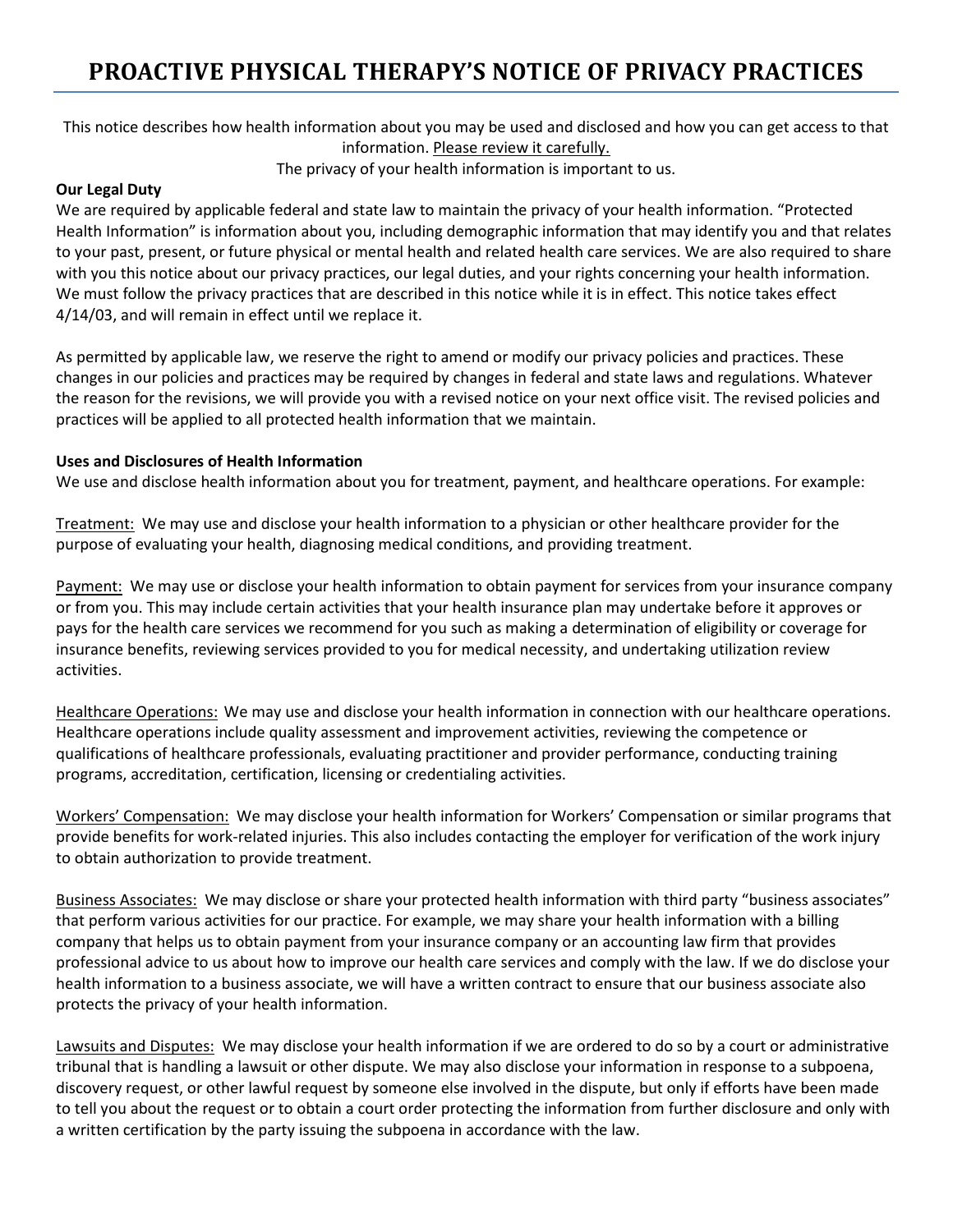Law Enforcement: Your health information may be disclosed to law enforcement agencies, without your permission, to support government audits and inspections, to facilitate law-enforcement investigations, and to comply with government mandated reporting.

Public Health Reporting: Your health information may be disclosed to public health agencies as required by law. For example, we are required to report certain communicable diseases to the state's public health department.

Friends and Family: If you do not object, we may share your health information with a family member, relative, or close personal friend who is involved in your care or payment of that care.

Appointment Reminders: Your health information will be used by our staff to provide you with appointment reminders, medical history questionnaire, and directions to our facility (such as voicemail messages or letters).

Information about Treatments: Your health information may be used to send you information on the treatment and management of your medical condition that you may find to be of interest. We may also send you information describing other health-related goods and service that we believe may interest you.

Marketing Health-Related Services: We will not use your information for marketing communication without your written authorization.

Incidental Disclosures: While we will take reasonable steps to safeguard the privacy of your health information, certain disclosures of your health information may occur during or as an unavoidable result of our otherwise permissible uses or disclosures of your health information. For example, during the course of a treatment session, other patients in the treatment areas may see or overhear discussion of your health information.

Authorization: Other uses and disclosures require your authorization. Disclosure of your health information or its use for any purpose other than those listed above requires your specific written authorization. If you change your mind after authorizing a use or disclosure of your information you may submit a written revocation of the authorization. However, your decision to revoke the authorization will not affect or undo any use or disclosure of information that occurred before you notified us of your decision.

### **Patient Rights:**

You have certain rights under the federal privacy standards. These include:

- The right to request restrictions on the use and disclosure of your protected health information
- The right to receive confidential communications concerning your medical conditions and treatment
- The right to inspect and copy your protected health information
- The right to amend or submit corrections to your protected health information
- The right to receive an accounting of how and to whom your protected health information has been disclosed
- The right to receive a printed copy of this notice

### **Requests to Inspect Protected Health Information:**

As permitted by federal regulation, we require that request to inspect or copy protected health information by submitted in writing. *You may obtain a form to request access to your records by contacting our office.*

### **Complaints:**

If you would like to submit a comment or complaint about our privacy practices, you can send a letter outlining your concerns to:

Privacy Officer ProActive Physical Therapy, Inc. 140 Point Judith Road Suite 47 Narragansett, RI, 02882